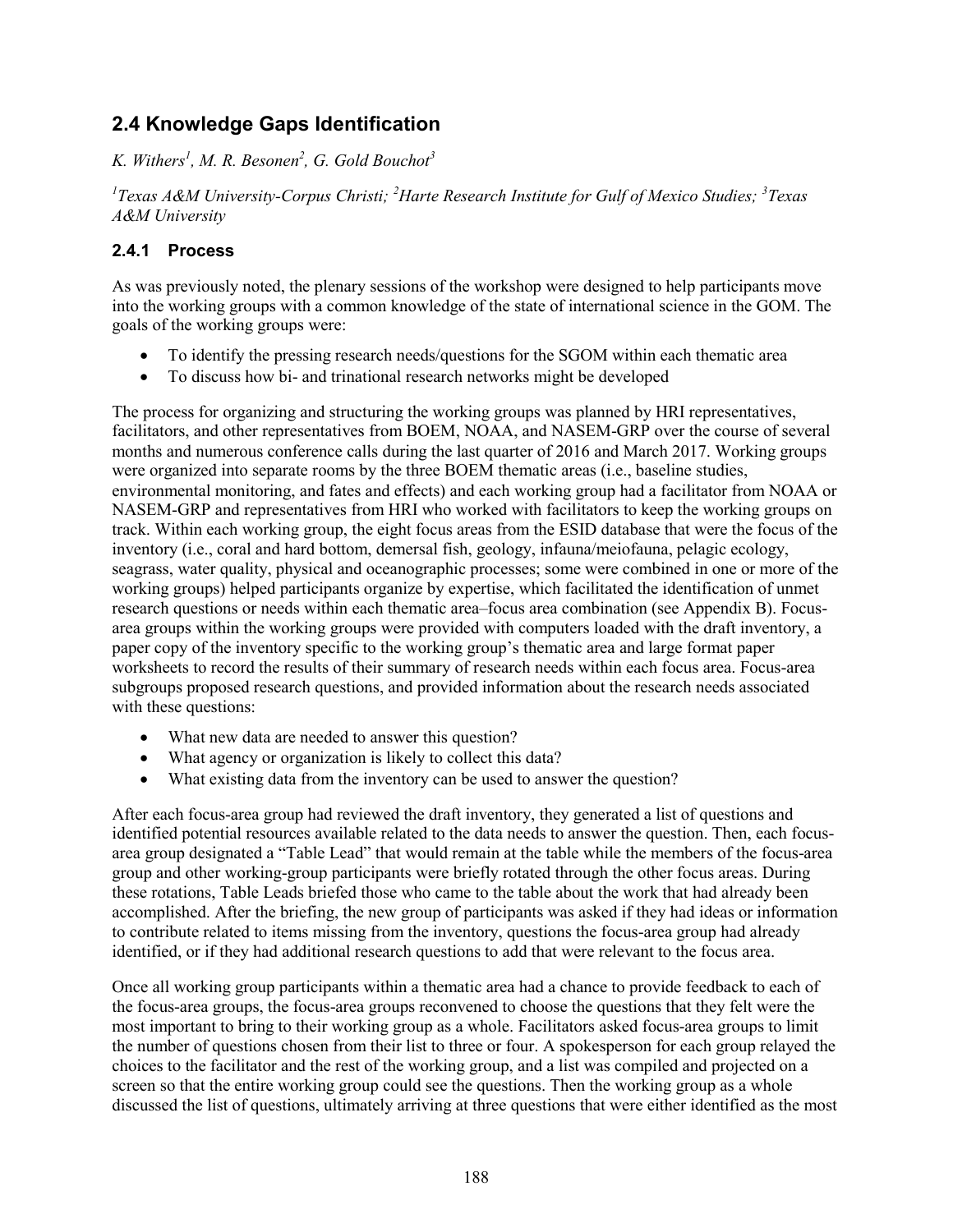critical within their thematic area or that could be merged into broader questions that addressed several questions that were common or similar among the focus groups within the thematic area. These questions were then presented at the closing plenary and represented the distillation of the work by each thematicarea working group.

At the end of the research question exercise, and prior to the final plenary, each working group had a brief discussion of how GOM research networks could be established and developed that would help foster collaboration among the scientists of Mexico, Cuba, and the United States.

## **2.4.2 Results**

All of the questions, types of new data, existing data sources, and entities that might collect data generated by each of the thematic-area working groups and focus-area subgroup are available in Appendices 2.1-2.3. Each working group approached the prioritization of questions slightly differently, so the presentation of the questions by thematic area varies somewhat. The top-ranked questions that were presented to the final plenary tended to be syntheses of several questions from more than one, or sometimes all, of the focus areas. Thus, there is no direct correspondence (in most cases) between the topranked questions listed under each thematic area and the larger set of questions found in either the appendices or the initial list of priority questions generated by each working group.

## **2.4.2.1 Baseline Studies**

The Baseline Studies working group identified 17 priority questions (Table 7) from the 85 questions submitted by the focus-area subgroups (Appendix B.1). Four questions/research needs were then identified from the list and were ranked:

- 1. What is the current distribution and variability of benthic habitats?
- 2. What is the Gulf-wide connectivity of species and communities across space and time?
- 3. Historical reconstruction of data from peer-and non-peer-reviewed sources across all languages.
- 4. Determing baseline of primary and secondary production at different temporal and spatial scales, and how it relates to trophic dynamics.

The participants in the working group noted two broad themes that ran through many questions. These themes suggested three broad priority research topics:

- 1. Spatial and temporal distribution and habitat mapping of all groups
- 2. Taxonomic and genetic inventory of all groups
- 3. Ecological and genetic connectivity in relation to circulation processes.

The 17 priority questions were subsumed under these broad priority research topics (Table 7). However, the participants were not satisfied with the very broad questions that they ended up with, because they were too broad to be informative. Thus, the group went back to the questions and synthesized some of them into more specific questions or research needs under two broad research categories, which included mapping studies and connectivity (Table 8).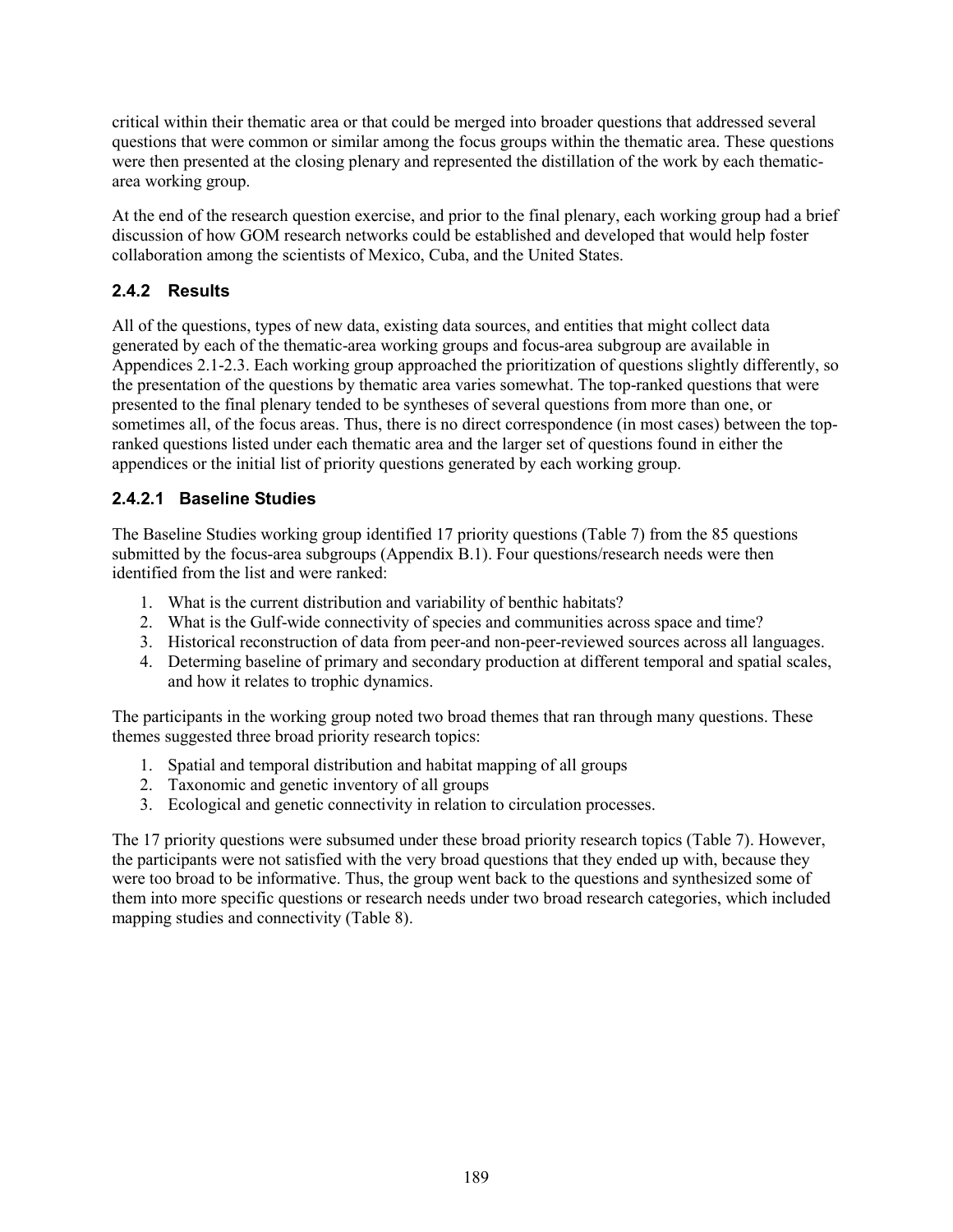### **Table 7. Identified priority questions, proposed by focus-area subgroups in the Baseline Studies working group organized by broad research themes.**

- 1. Spatial and temporal distribution & habitat mapping of all groups
	- a. What meiofauna/infauna species are present at a regional scale?
	- b. Longitudinal comparative baseline studies involving commercially and recreationally important fish species for entire Gulf.
	- c. What are the processes driving the Loop Current intrusion, eddy separation, energy transfer from surface to the deep Gulf?
	- d. What is the current distribution and variability of benthic habitats?
	- e. What is the current distribution and connectivity of pelagic species?
	- f. What are the local and regional impacts of sea-level changes in the GOM?
- 2. Taxonomic and genetic inventory of all groups
	- a. What is the present land use and land cover and how has it changed over time?
	- b. Can we increase the genomic database?
	- c. Historical reconstruction of data from peer- and non-peer-reviewed sources across all languages in the Gulf
		- i. Understand recreational fishing trends
	- d. What are the baseline conditions of habitats in shallow and deep water and how have they changed over time?
	- e. Connectivity studies of migratory and endangered species.
	- f. Can we get access to existing bathymetric data and produce high-resolution maps of substrate types in the deep Gulf?
- 3. Ecological and genetic connectivity in relation to circulation processes
	- a. What indicators and/or representative sites should be selected for targeted research monitoring to serve as proxies for the region? (seagrass and water quality)
	- b. What is the temporal and spatial variability at different scales for community structure and species diversity? (Infauna)
	- c. What is the connectivity of species and communities Gulf wide across space and time?
		- i. What are the transfer rates of egg/larvae, ontogenetic migration of fish, and adult movement?
	- d. What is the inventory of benthic habitat dependent species including genetics?
	- e. Determining the baseline of primary and secondary production at different temporal and spatial scales and how it relates to trophic dynamics.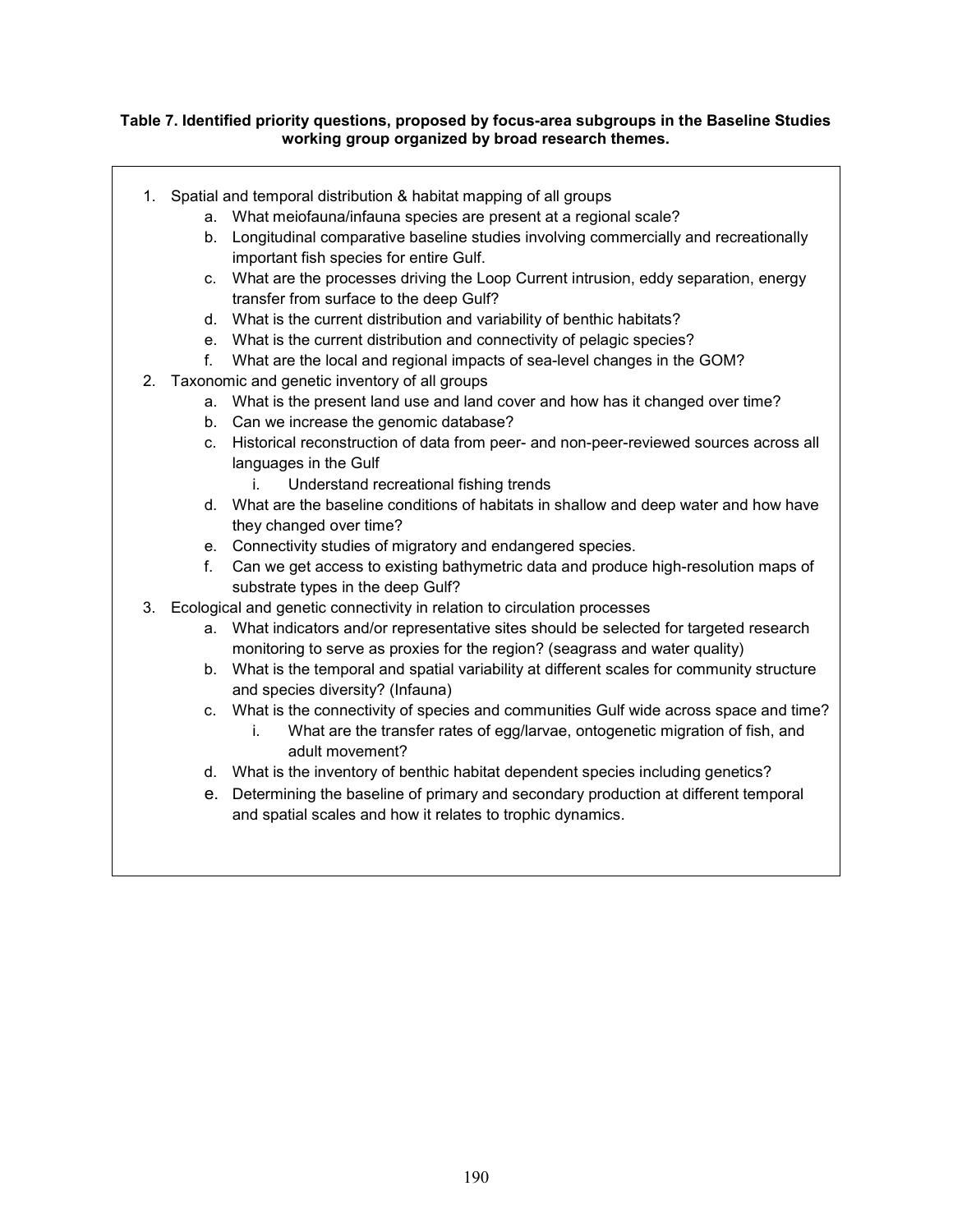### **Table 8. Baseline Studies working group question "merge" representing the research priorities under two broad research categories—mapping studies and connectivity.**

| 1.              | <b>Mapping Studies</b>                                                                                                                     |
|-----------------|--------------------------------------------------------------------------------------------------------------------------------------------|
|                 | a. Improved mapping of benthic resources, habitat and fish abundance, on fine spatial<br>scales                                            |
|                 | Define nursery habitat/true ecoregions based on abiotic factors                                                                            |
|                 | b. What is the current distribution and interannual variability of seagrass cover; what drives<br>variability?                             |
|                 | c. Where are sensitive, natural, and artificial biologic benthic habitats (corals and hard<br>bottoms)?                                    |
|                 | d. What is the current distribution and variability of benthic habitats?                                                                   |
|                 | e. What is the current distribution and variability of pelagic species?                                                                    |
| 2. Connectivity |                                                                                                                                            |
|                 | a. Connectivity studies of migratory and endangered species                                                                                |
|                 | b. Connectivity of species and communities throughout the Gulf in space and in time<br>i. What are the transfer rates of fish eggs/larvae? |
|                 | ii. How does ontogenetic migration of fish and adult movements connect habitats<br>in space and in time?                                   |
|                 | c. How do circulation processes drive ecological and genetic connectivity at varying<br>scales?                                            |

## **2.4.2.2 Environmental Monitoring Studies**

The focus-area subgroups submitted a total of 65 questions (Appendix B.2). In the discussion of the entire workgroup to choose the priority questions, there was a great deal of overlap in the broad themes of questions if not the specifics. Ultimately, 22 questions or research needs in four categories were identified by the working group (Table 9). The four categories of research needs were submitted to the final plenary, with the following broad questions:

- 1. What are the priority needs [in each category] for monitoring?
- 2. What are the most important variables [in each category] that determine changes in the Gulf?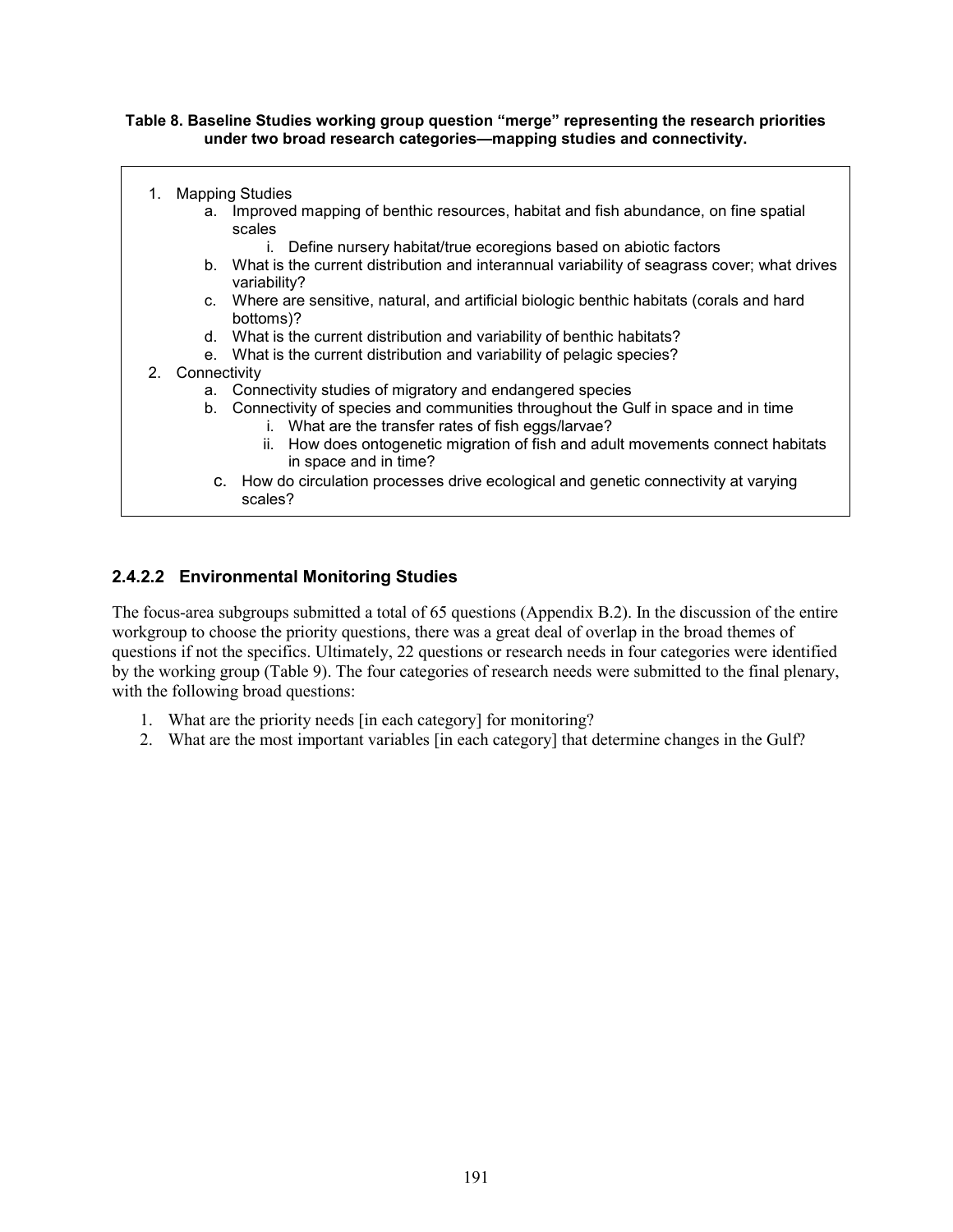### **Table 9. Priority questions proposed by focus-area subgroups in the Environmental Monitoring working group organized by broad research themes that were identified by the working group as a whole.**

- 1. Spatial and temporal distribution
	- a. Predictive distribution modeling of infaunal/meiofaunal species habitat in the SGOM
	- b. Locations, seasonality, and status of demersal fish spawning aggregations
	- c. Distribution, role, and balance of lower trophic levels in SGOM (bacteria, plankton; carbon dynamics, primary production, microbial loops, HABs)
	- d. Hypoxia
	- e. Sufficient sediment distribution maps
	- f. Benthic habitat types
	- g. Effects of sea-level rise
	- h. Recreational and commercial fish landings
	- i. Nutrient inputs
- 2. Socioeconomic Considerations
	- a. Assessment of coral resources
	- b. Current conditions vs loss of ecosystem health: effects on fisheries, tourism and potential losses of income
	- c. Conflicts and limitations between ecosystem health and economic development
	- d. Water quality→ecosystem health→ecosystem services
- 3. Connectivity/Interchange
	- a. Currents (esp. Loop Current) and distribution/connectivity of habitats, biota
	- b. Intertidal→shallow water→deepwater: biota,
	- c. Larval hotspots and the rest of the GOM
	- d. Benthic boundary layer processes and water column, nutrients etc.
	- e. Small scale and large-scale processes
- 4. Status
	- a. Stony corals in SGOM; what are their restoration efforts and are they successful?
	- b. Lionfish and other invasive species; impacts on the status of other species.
	- c. Pelagic fish stocks
	- d. Marine mammals, turtles, birds

## **2.4.2.3 Fates and Effects Studies**

A total of 18 questions were identified by the working group as potential priority questions (Table 10) after discussing the more than 90 questions submitted by focus-area subgroups (Appendix B.3). This working group determined the priority questions by asking members to choose their top question. The four questions that received the most votes as the top priority were:

- 1. How do biota (individuals, communities, ecosystems) respond to environmental and anthropogenic impacts in space and time?
- 2. How are populations in the GOM connected via physical factors, chemical factors, and life stages?
- 3. How can environmental impacts be assessed without baseline data?
- 4. How do stressors, such as invasive species, ecosystem health, and sustainability, impact biodiversity?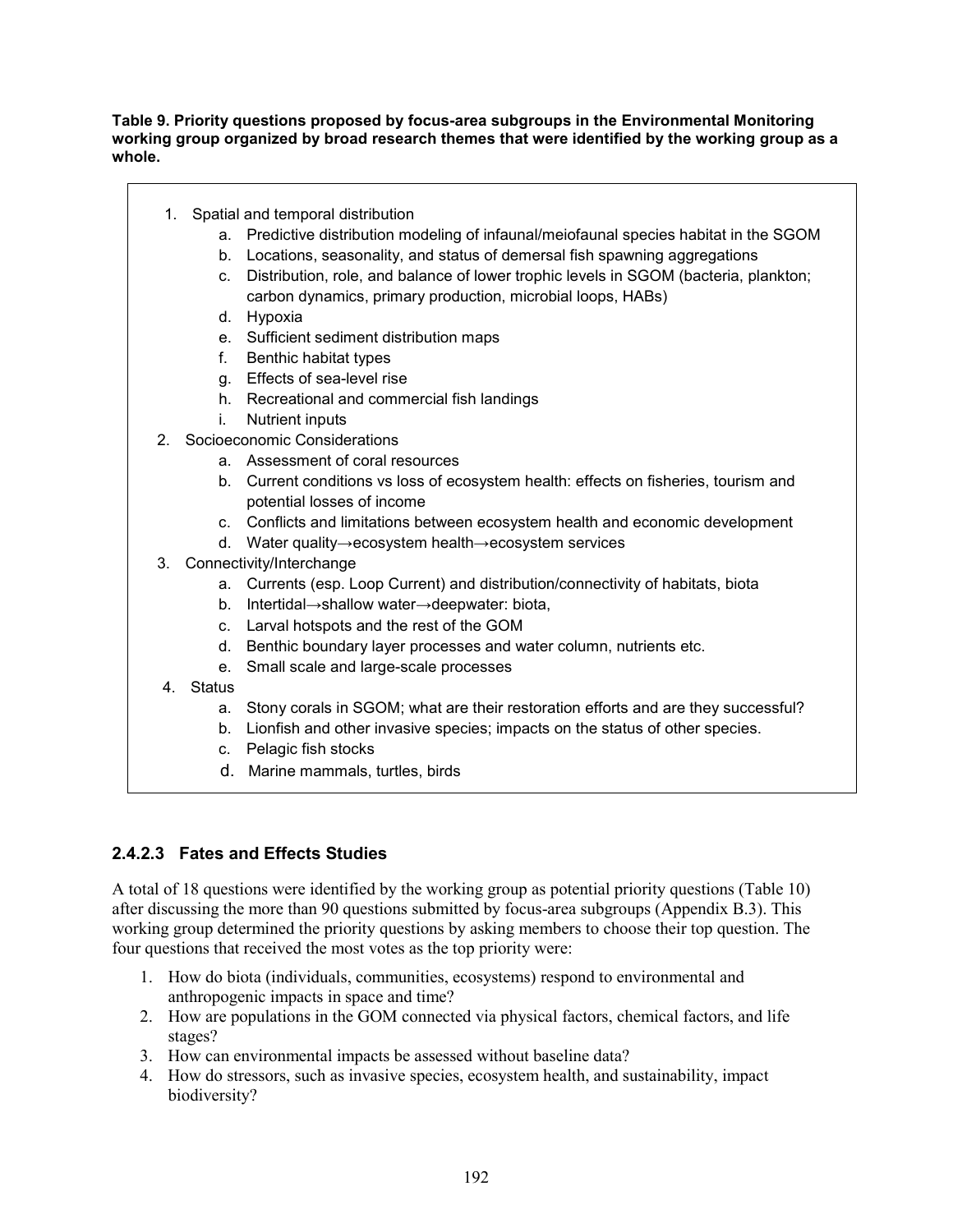### **Table 10. Priority questions proposed by focus-area subgroups in the Fates and Effects working group organized by overall ranking.**

Questions in bold were those that were submitted to the final plenary.

- 1. **What are the environmental and anthropogenic impacts and response on biota? Multiscale (individuals, communities, ecosystems) over space and time?**
- 2. **How are populations connected across the GOM ecosystem: physical, chemical, and life stages?**
- 3. **How can environmental impacts be assessed without a baseline?**
- 4. **What are the impacts of stressors on biodiversity, including invasive species, ecosystem health, and sustainability?**
- 5. What are the main sources of stressors on water quality in the SGOM and northern Caribbean Sea?
- 6. What are the vulnerable areas of coral, hard-bottom, and seagrass and how can they be quantified, understood, protected, and restored?
- 7. How do we evaluate the effects of environmental variables vs the effects of pollutants?
- 8. How could we develop national standards based on international best practices that involve calibration of different methodologies from different research focuses?
- 9. How do we manage cross-national fisheries (pelagic): population structure and the impact of pollutant mixtures?
- 10. What are the relationships between human activity and coral, hard bottom, and seagrass ecosystems?
- 11. What is the pelagic community structure and function across different Gulf habitats?
- 12. How can we use current observing capabilities to determine the eddy variability in the SGOM water column?
- 13. What are the impacts of fracking technology on water quality?
- 14. What are the seafood safety issues and associated human health impacts across regions?
- 15. Are demersal fish populations resilient to disturbance and how can it be tested?
- 16. What is the cross-shelf and along-shelf transport variability in the SGOM?
- 17. What are the atmospheric heat momentum and mass fluxes in the SGOM?
- 18. Does the Benthic Index for the Campeche Sound (BIC) work in the northern Gulf?

### **2.4.2.4 Network development**

Each of the working groups discussed the following questions and compiled a list of recommendations:

- 1. How should Mexico, Cuba, and the United States work together [on issues related to the GOM] in the future?
- 2. How can a network of professionals and scientists be formed?
- 3. How can program planning activities and logistics be facilitated?

The answers provided by all three working groups are presented in Table 11, Table 12, and Table 13. Several themes emerged. First, the need for student and research exchange among countries was recommended as an answer to all three questions. One respondent noted that exchanges of graduate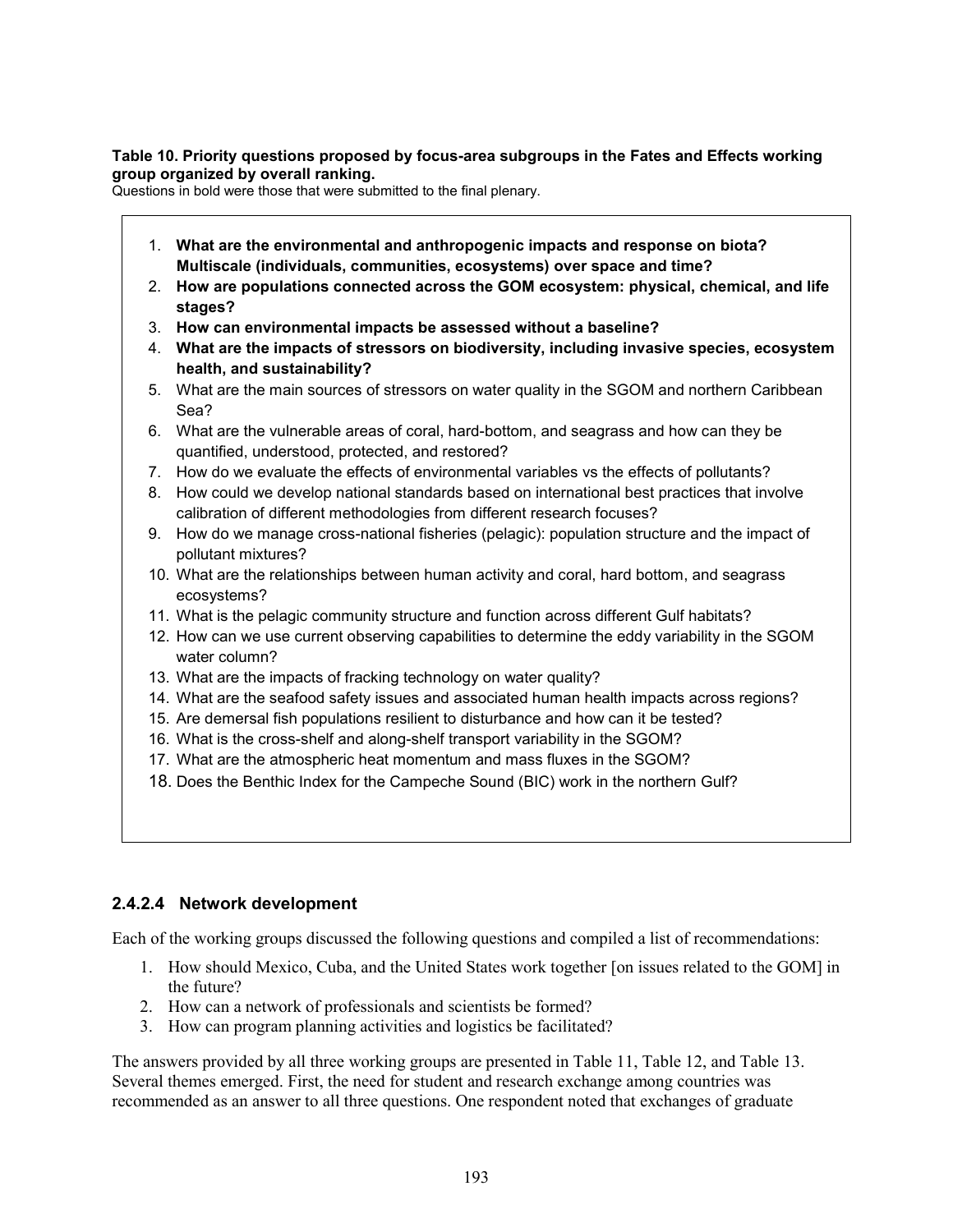students are particularly important because they will begin building their networks with potential collaborators in the other countries early in their careers. Another theme was the need to develop bi- and trinational working groups, communities of practice, and data sharing mechanisms. This theme speaks to the heart of the mechanisms by which working relationships and trust can be built. Finally, the issue of funding was also pervasive. The success of efforts to develop bi- and trinational research infrastructures hinges on the availability of adequate funding and joint funding opportunities.

#### **Table 11. Compilation of answers to question Question 1 concerning the development of research networks among Mexico, Cuba, and the United States to facilitate cooperation and collaboration on GOM research.**

Question 1—How should Mexico, Cuba, and the United States work together [on issues related to the GOM] in the future?

- 1. Identify specific sites/habitats/areas to be studied and invite interdisciplinary participation by researchers from throughout the Gulf of Mexico
- 2. Create international panel/intergovernmental panel/interagency panel/on Gulf of Mexico sustainability
- 3. Provide travel support and funding for bi- and trinational partnerships
- 4. Support joint funding calls (e.g., NSF/CONACYT, BOEM/Fondo Hydrocarbon) or other requests for proposals that require US-Mexico or US-Cuban collaborations
- 5. Collaborate on proposals
- 6. Promote peer-review publications with large, multinational collaboratives of Gulf of Mexico researchers
- 7. Identify funding sources, share funding resources, and publish papers together
- 8. Convene workshops where experts from all three nations would work together to produce white papers on the current status of a given problem
- 9. Establish an informal "International Commission of the Gulf of Mexico"
- 10. Hold in-country data workshops so that data could be presented and then added to a data repository, perhaps GRIID-C
- 11. Convene a working group to combine data from all sources to improve habitat classification and mapping throughout the Gulf of Mexico
- 12. Carry out joint stock assessments for shared stocks and comanage fisheries
- 13. Include SGOM in the NOAA Ecosystem Status Report
- 14. Organize exchange programs for scientists and students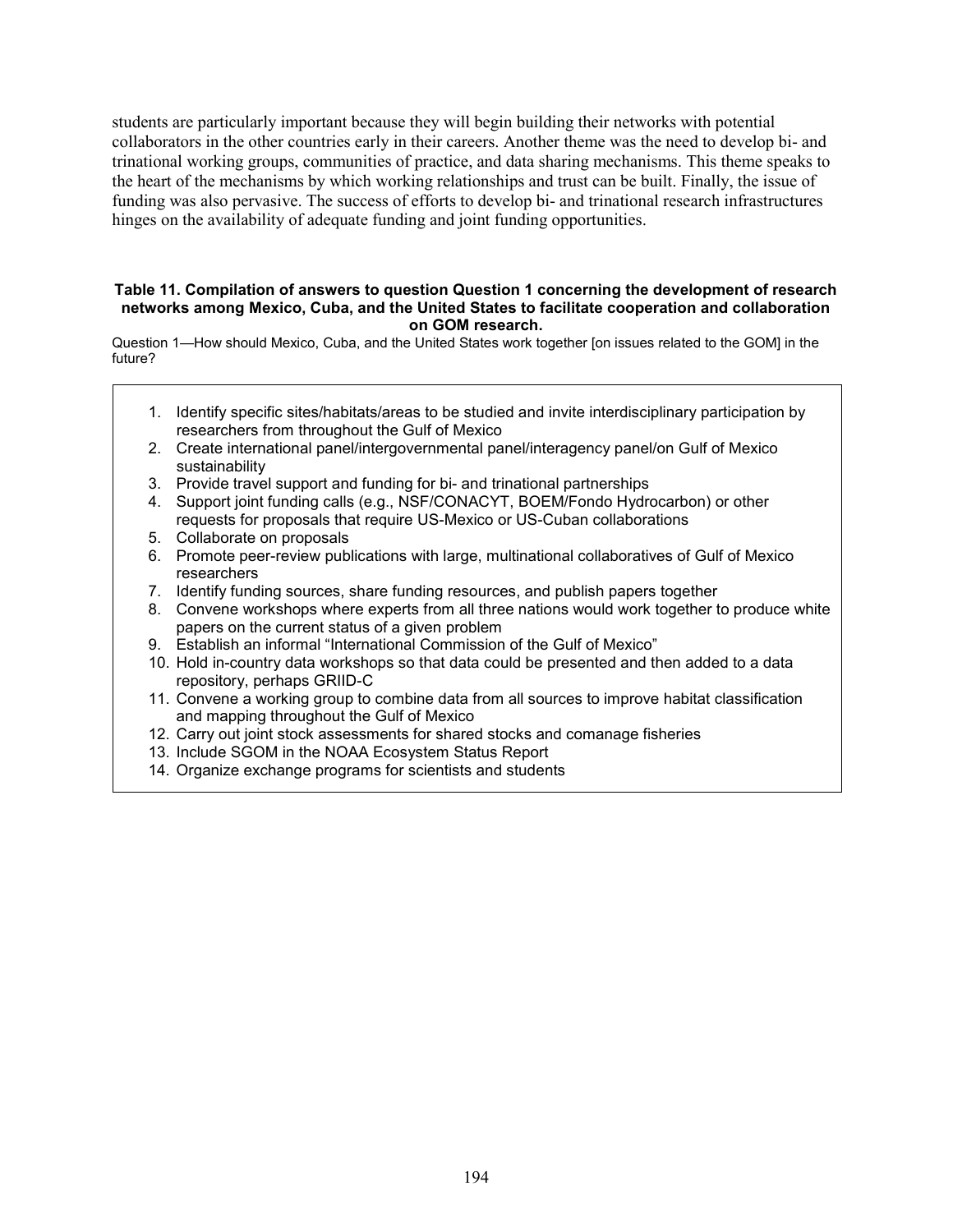#### **Table 12. Compilation of answers to Question 2 concerning the development of research networks among Mexico, Cuba, and the United States to facilitate cooperation and collaboration on GOM research.**

Question 2—How can a network of professionals and scientists [working on issues related to the GOM] be formed?

- 1. Networking by general topics or research interests
- 2. Be efficient and use existing networks for example, Facebook, ResearchGate
- 3. Create topical workshops to provide a venue for experts to meet and collaborate and for nonexperts to learn
- 4. Create a structure similar to the CloTOP program which operates worldwide—it has no dedicated funding but has been very successful
- 5. Invite more scientists to submit a profile to GulfBase so that people can contact potential collaborators more easily
- 6. Have GulfBase in both English and Spanish
- 7. Turn GoMOSES conference into the Gulf of Mexico International Science Conference
- 8. Student and researcher exchanges
- 9. Standardize Gulfwide monitoring methods and protocols
- 10. Form an association of marine laboratories in the Gulf of Mexico similar to the National Association of Marine Labs (NAML) in the United States
- 11. Build communities of practice around subject matter expertise
- 12. Create a trinational version of Texas OneGulf

#### **Table 13. Compilation of answers to Question 3 concerning the development of research networks among Mexico, Cuba, and the United States to facilitate cooperation and collaboration on GOM research.**

Question 3— How can program planning activities and logistics be facilitated?

- 1. Develop trinational working groups for specific issues
- 2. Funding opportunities that will allow scientists from all three countries to meet
- 3. Hold an annual conference (or side meeting at an existing meeting) that rotates between the United States, Cuba, and Mexico, e.g., ONEGULF Summit.
- 4. Offer field trips at meetings to foster collegiality and so that scientists can learn more about the other areas of the Gulf of Mexico.
- 5. Carry out joint research cruises to maximize ship time, facilitate collaborations, etc. and include multiple projects on a cruise, if possible
- 6. Student and researcher exchange programs
- 7. Strategy exchange with partners that addresses management, science, education, hydrocarbon development, and MPA issues
- 8. Agree that if autonomous scientific equipment roams into waters of the other Gulf of Mexico countries that it will be allowed to swim home
- 9. Allow cross-border transport of scientific specimens and research equipment
- 10. Bi- and trinational data sharing, especially stock assessments of shared fisheries stocks